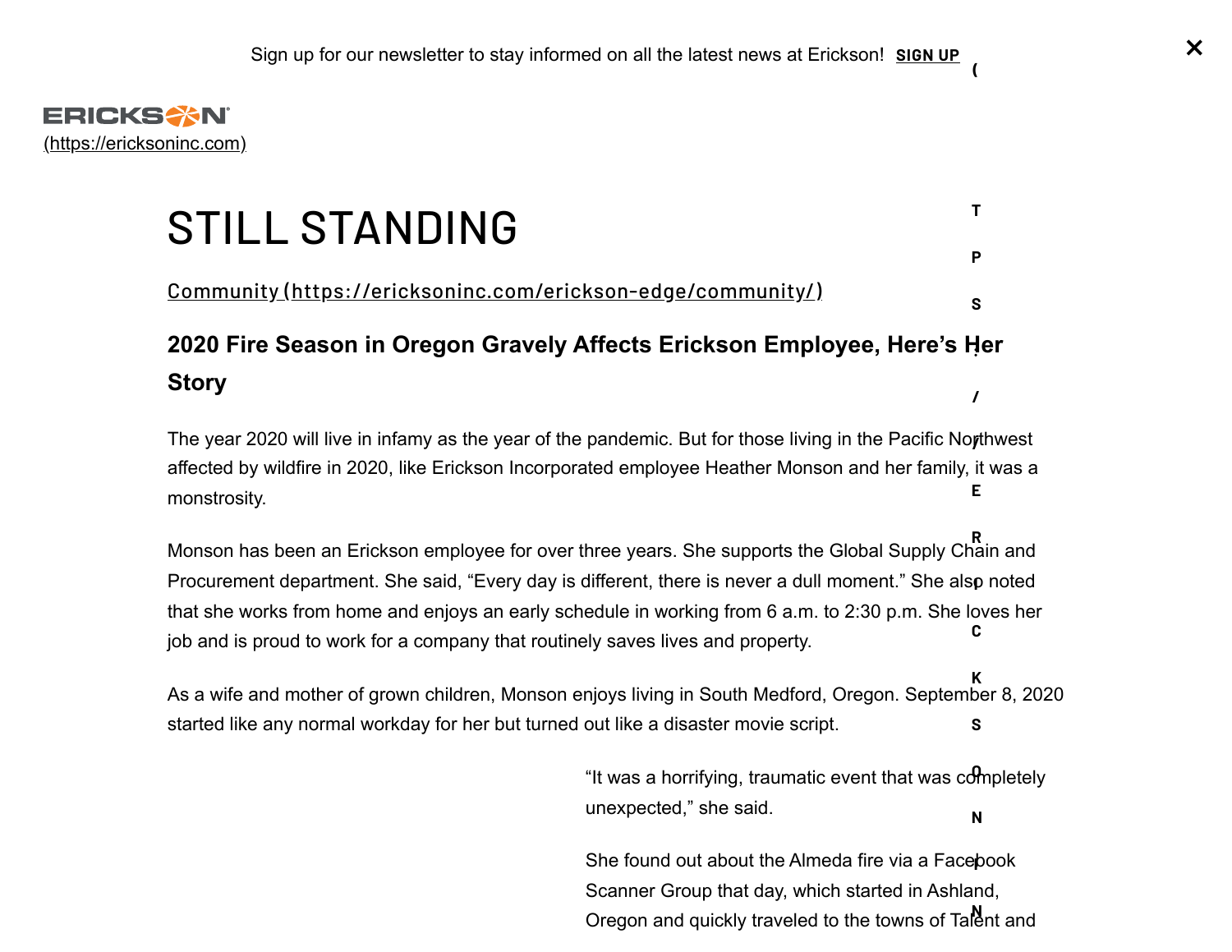

then Phoenix, Oregon.

"There was no communication around the fire," she said. **.** Her husband came home for lunch at 11 a.m. that day and she said that you could smell the fire in the $\mathbf{\mathsf{F}}$ air, but she said, "It was windy that day and we didn't t<mark>h</mark>ink much about it." However, her daughter, who lives in Central Point (nine miles away) called and told her to turn on the water around the house, the sprinklers and hoses, just in **/** case – and to leave them on.

Monson had left to pick up her son at work early, so that he could pack an evacuation bag, and they pulled into a bowling alley parking lot to observe the on-coming fire. **S**

By then, the fire had spread closer to her town **a**nd she said, "We could see the air tankers and hear the explosions." She said she sat crying in her car not knowing if her house would be burned down or<sub>l</sub>not. The traffic was heavy, and they weren't allowed to return home. She had not packed a bag or brought arlything

with her. According to [www.worldatlas.com \(http://www.worldatlas.com\),](http://www.worldatlas.com/) the spread of wildfires is rapid, **F** "wildfires in grasslands can spread at about 14 miles per hour while dense forests can experience wildfire spread of almost 6.7 miles per hour." **O**

It was two weeks until she was able to go back home for 10 minutes, by a police escort. Within her **R** community, 184 homes were burned down. "Miraculously, my home was still standing," she said. **Bµ**t the homes in front of hers, next to and behind were all burned down.

She partially credits leaving the water on as a reason that her home is still standing.

**/**

**E**

**C**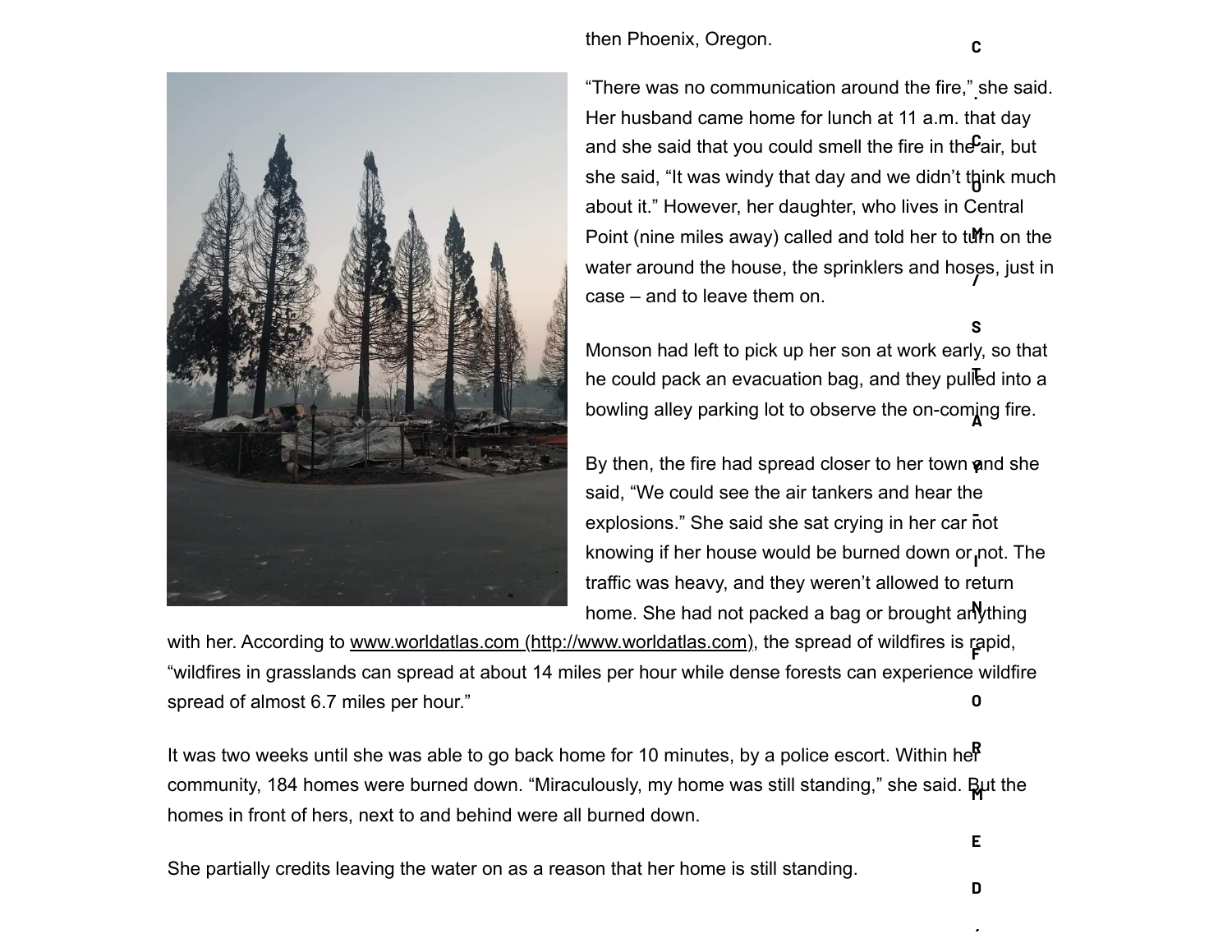Although her home is still standing, the emotional toll is enormous. That combined with massive repairs to the home such as smoke damage, electrical, plumbing, carpet cleaning, installing new HVAC system with an air purifier, new roof, and outside painting, it is overwhelming.

Monson feels lucky that her house did not burn down and noted that five months after the fires in February 2021, there were still so many people displaced and homeless. She said she had a chance to talk with the firefighters



**/**

who saved her home. They were devastated by the outcome. They told her that they are trained to fight fires on a couple of structures at once – not hundreds.

As an Erickson employee, Monson said that the S-64 Air Crane® Helicopter, which has a water snorkel to scoop up water and dump it on fires, could have been a tremendous help had it been used in this case.

Allen Wanamaker, Erickson's senior director of aerial programs said there were two S-64 Air Crane® Helicopters fighting nearby fires, the Bubba N163AC and Isabelle N178AC.

"Aerial firefighting is heroic and so great, I can't imagine being so close to the fire, the fire was so hot it melted the fire hoses to the ground; firemen had to flee the area for their own safety. Pilots are in the sky and can see the fire below, and can protect ground crews, it only takes about 30 seconds to refill the water tank, even in shallow water, using the snorkel," she said.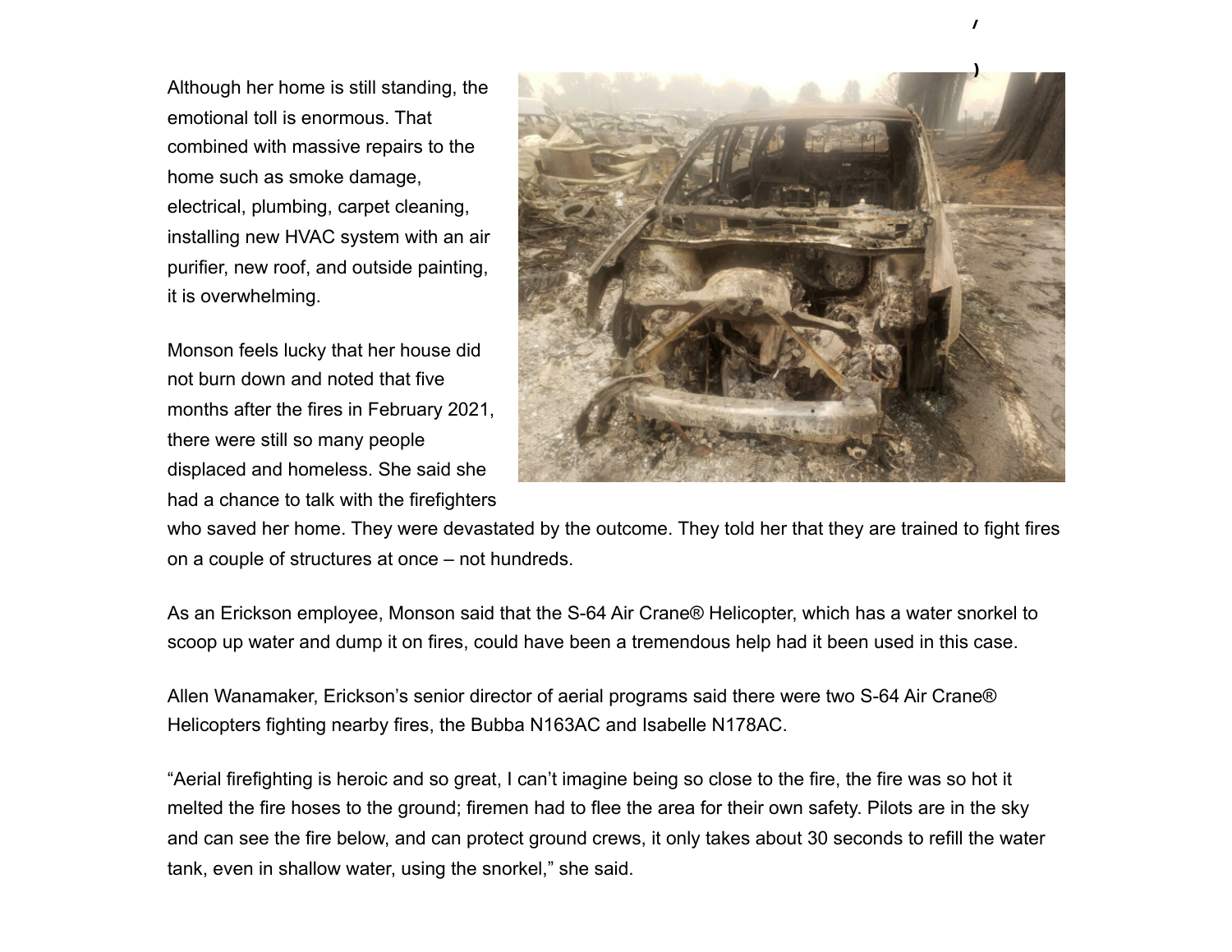She added, "I know that we could have done the same thing if we were on that fire. I think the work we do is significant, saving homes, businesses, but most importantly, we save lives. I just didn't know what it felt like to be on the other side as a wildfire survivor."

In total, the fire burned 3,200 acres from Ashland to Medford, Oregon. According to media outlets, the death toll was three people. The death toll for Oregon's entire fire season in 2020 was 11 with 1 million acres being burned.

According to CNBC, in 2020 the number of fires decreased, but the number of acres burned increased by about 2 million. Per the Statesman Journal, "From 2015 to 2019, which included some major wildfire years, Oregon lost a combined 93 homes, according to the Northwest Interagency Coordination Center."

In 2020, 4,009 homes burned down, a significant difference of loss in one-year.

The cause of the Almeda fire and off-shoot fires are still under investigation, although Wikipedia cites, "Human-caused, suspected arson, 3,000+ structures destroyed, 3 fatalities."



Monson added that while so many suffered during the horrible fire season, her Erickson coworkers were extremely generous and helpful while she and her family recovered. She received many donations from co-workers as did other employees that were impacted by wildfires during that time period.

According to Joseph Terino, director of people and culture, Erickson made direct cash contributions to the recovery efforts in Southern Oregon, with \$5,000 cash donations to each of the United Way Jackson County and the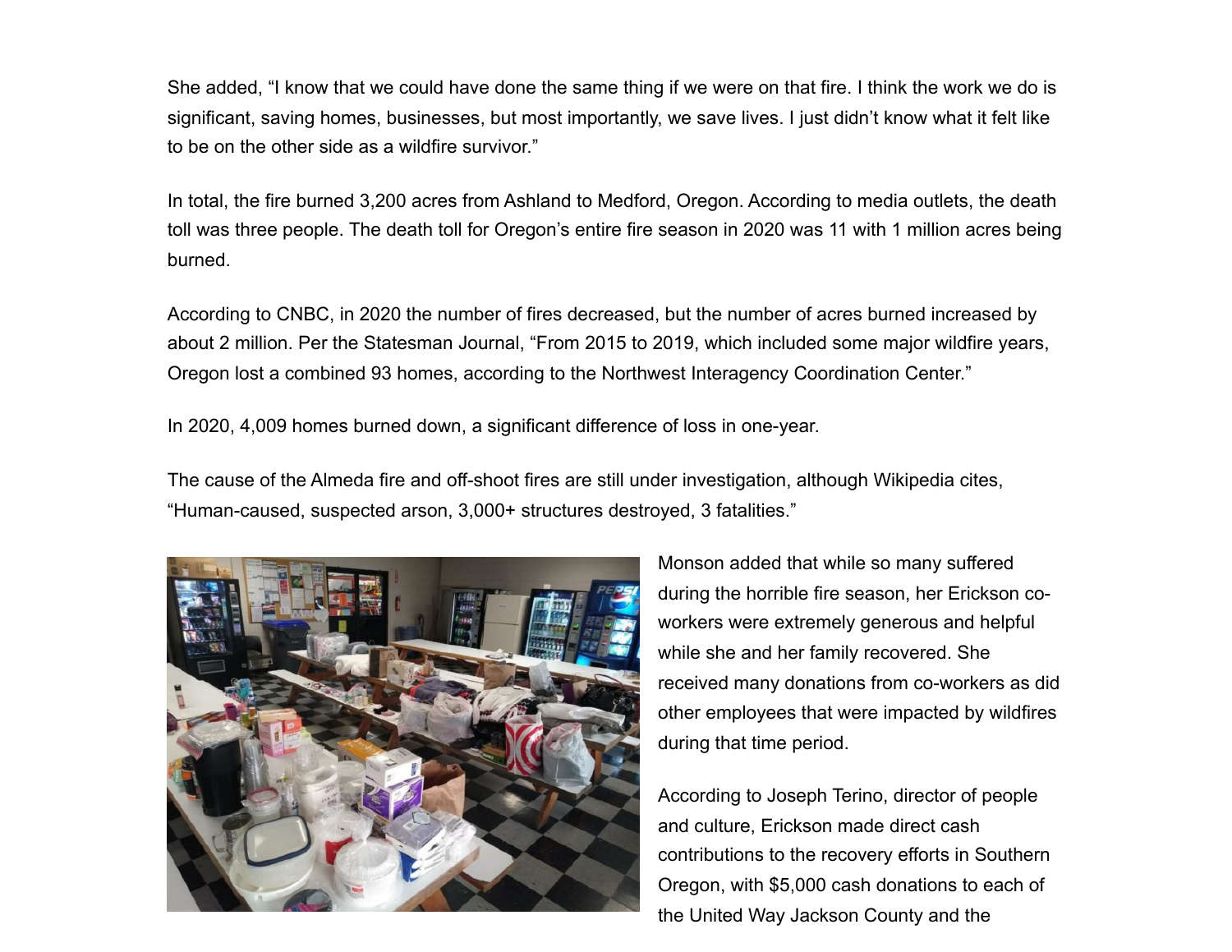Wildland Firefighter Foundation. He also noted that because it was important to provide support to employees in their home state of Oregon, a vacation donation policy was set up so that people like Monson could receive donated vacation hours from other employees to help with recovery.

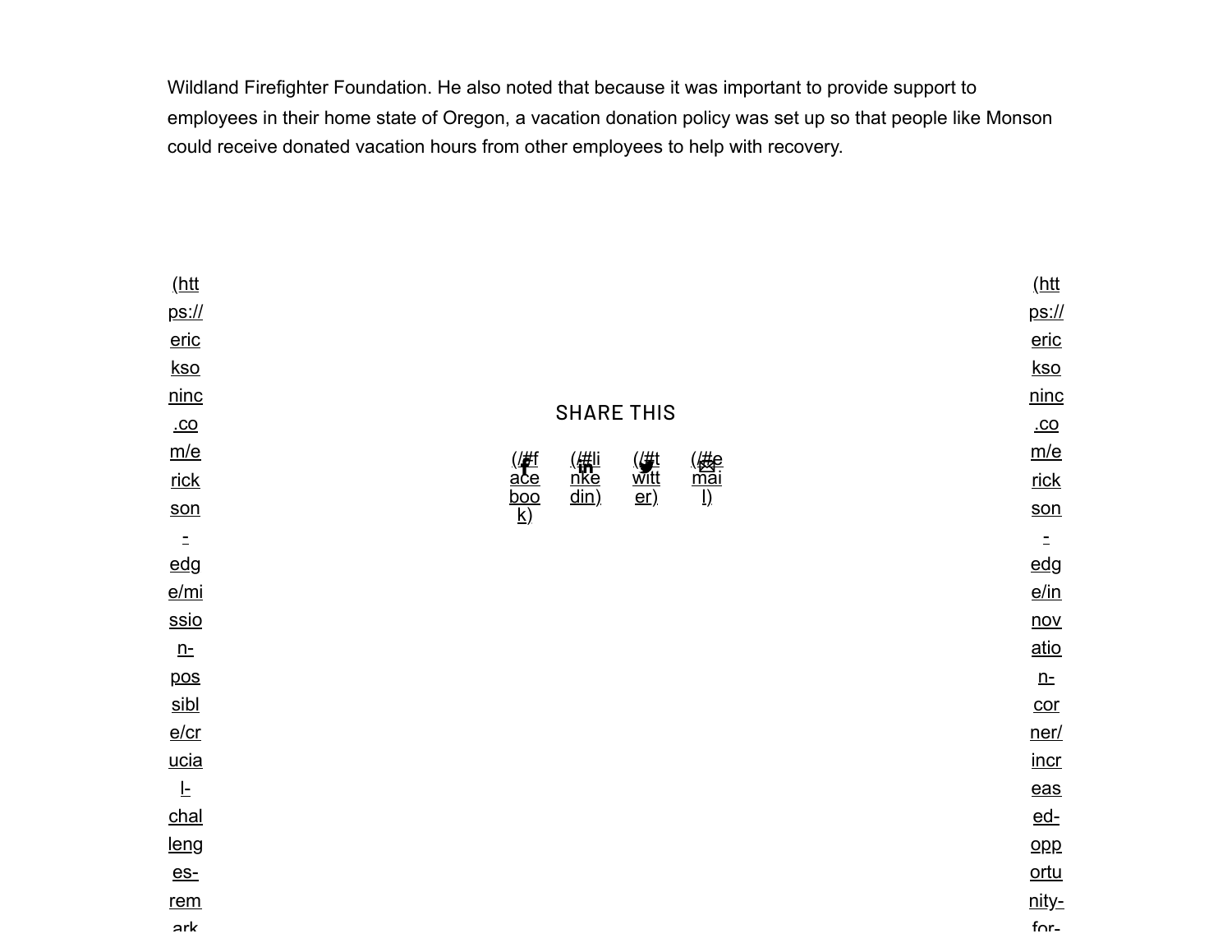| $\frac{1}{2}$<br>able | <u>ישו</u><br>aeri |
|-----------------------|--------------------|
| Ξ                     | <u>al-</u>         |
| <u>res</u>            | firefi             |
| ults/                 | ghti               |
| $\overline{ }$        | ng <sub>z</sub>    |
|                       | indu               |
|                       | stry/              |
|                       |                    |

## LET'S GET YOUR JOB DONE RIGHT. CALL (503) 505-5800 (TEL:5035055800)

**CONNECT WITH AN EXPERT**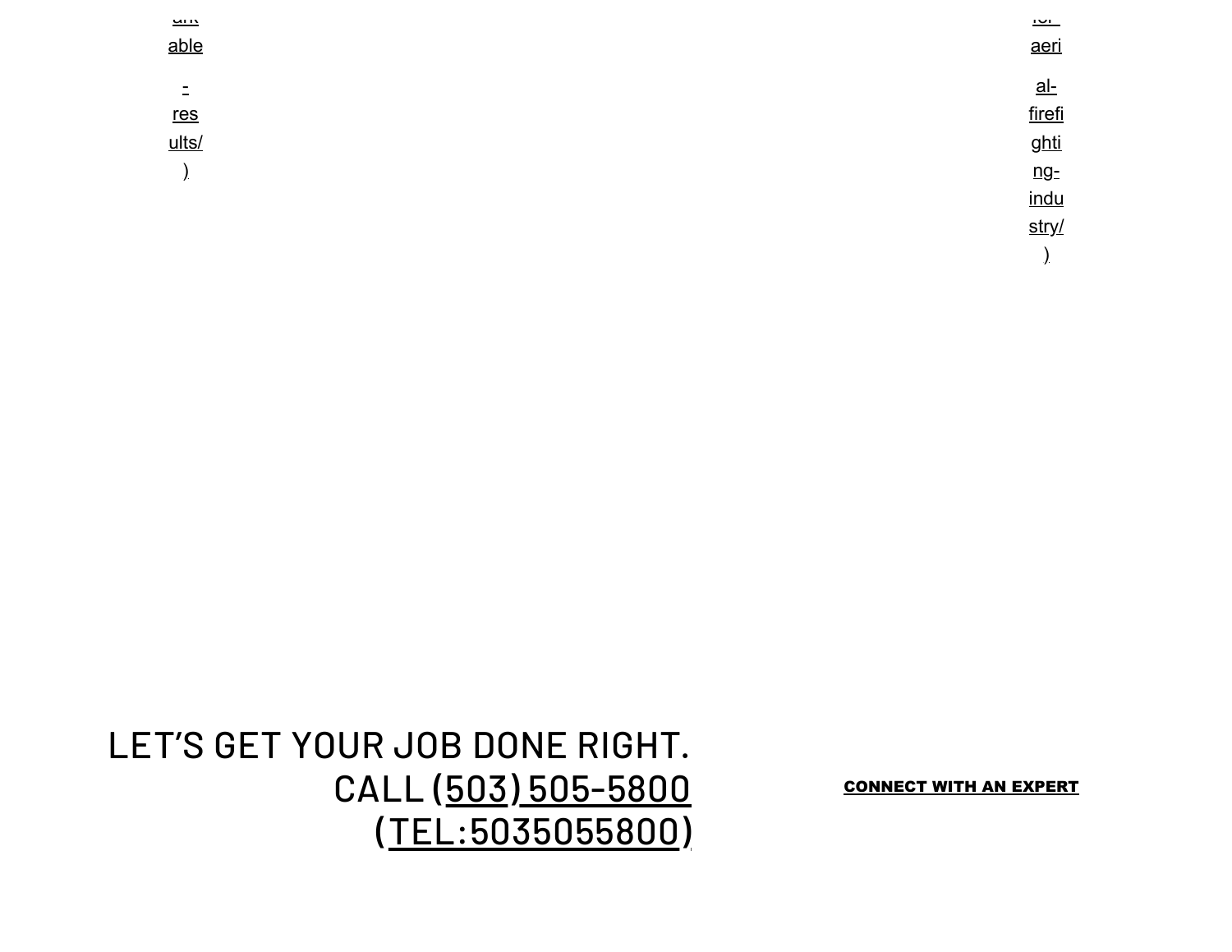

## **Tested and Trusted®**

5550 S Macadam Avenue, Suite 200 Portland, Oregon 97239  $U.S.A$ 

(503) 505-5800  $\mathbb{R}$ [\(tel:5035055800\)](tel:5035055800)

Case Studies [\(https://ericksoninc.com/case](https://ericksoninc.com/case-studies/)studies/)

Our Fleet [\(https://ericksoninc.com/fleet/\)](https://ericksoninc.com/fleet/)

Erickson Edge Blog [\(https://ericksoninc.com/erickso](https://ericksoninc.com/erickson-edge/) n-edge/)

## RESOURCES AVIATION SERVICES COMPANY

[+] Defense & National Security

[+] Civil Aviation Services

Aerosystems: Manufacturing [+] & MRO

Employee Portal [\(http://portal.eaccp.net/default.a](http://portal.eaccp.net/default.aspx) spx)

Employee Travel [\(https://www.concursolutions.co](https://www.concursolutions.com/travelhome.asp) m/travelhome.asp)

Investor Relations [\(https://ericksoninc.com/investor](https://ericksoninc.com/investor-relations/) -relations/)

**Careers** [\(https://ericksoninc.com/about/c](https://ericksoninc.com/about/careers/) areers/)

### $\wedge$  [Back to top](#page-0-0)

© 2022 Erickson Incorporated. All rights reserved. [Privacy Policy \(https://ericksoninc.com/privacy-policy/\)](https://ericksoninc.com/privacy-policy/) */* [Web Design \(https://www.sayenkodesign.com\)](https://www.sayenkodesign.com/) by [Sayenko Design \(https://www.sayenkodesign.com\)](https://www.sayenkodesign.com/)

| <u>(htt</u> | (htt            | (btt        | $\overline{\textbf{d}}$ | $(\blacksquare)$ |
|-------------|-----------------|-------------|-------------------------|------------------|
| <u>ps:/</u> | <u>ps:/</u>     | <u>ps:/</u> | <u>ps:/</u>             | <u>ps:/</u>      |
| /ww         | /ww             | /twi        | /ww                     | /ww              |
| w.f         | w.li            | tter.       | w.in                    | <u>w.y</u>       |
| ace         | nke             | CO          | sta                     | out              |
| boo         | din.            | <u>m/e</u>  | gra                     | ube              |
| <u>k.c</u>  | $\overline{co}$ | rick        | <u>m.c</u>              | <u>.co</u>       |
| om/         | m/c             | <u>son</u>  | om/                     | m/u              |
| Eric        | om              | <u>inc)</u> | eric                    | ser/             |
| kso         | <u>pan</u>      |             | kso                     | Offi             |
| nln         | <u>y/er</u>     |             | nin                     | cial             |
| <u>c/)</u>  | icks            |             | cor                     | Eric             |